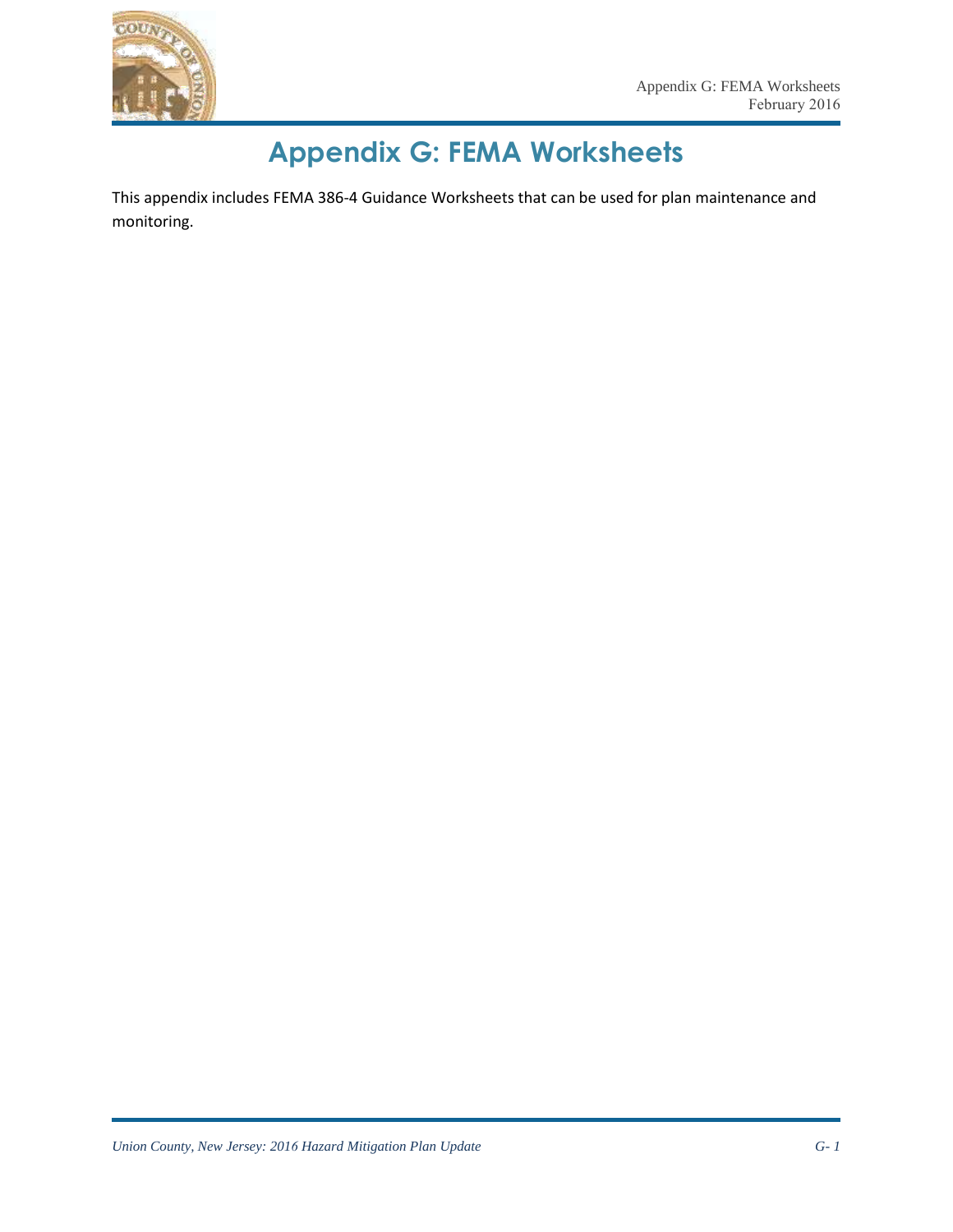#### Worksheet #1 **Progress Report**

|                                        |        |  | Page 1 of 3 |  |
|----------------------------------------|--------|--|-------------|--|
| (date)                                 | (date) |  |             |  |
|                                        |        |  |             |  |
|                                        |        |  |             |  |
|                                        |        |  |             |  |
|                                        |        |  |             |  |
|                                        |        |  |             |  |
|                                        |        |  |             |  |
| List Supporting Agencies and Contacts: |        |  |             |  |
|                                        |        |  |             |  |
|                                        |        |  |             |  |
|                                        |        |  |             |  |
|                                        |        |  |             |  |
|                                        |        |  |             |  |

**step** 

Description of the Project (include a description of each phase, if applicable, and the time frame for completing each 

| <b>Milestones</b> | Complete | Projected<br>Date of<br><b>Completion</b> |
|-------------------|----------|-------------------------------------------|
|                   |          |                                           |
|                   |          |                                           |
|                   |          |                                           |
|                   |          |                                           |
|                   |          |                                           |
|                   |          |                                           |
|                   |          |                                           |
|                   |          |                                           |
|                   |          |                                           |
|                   |          |                                           |
|                   |          |                                           |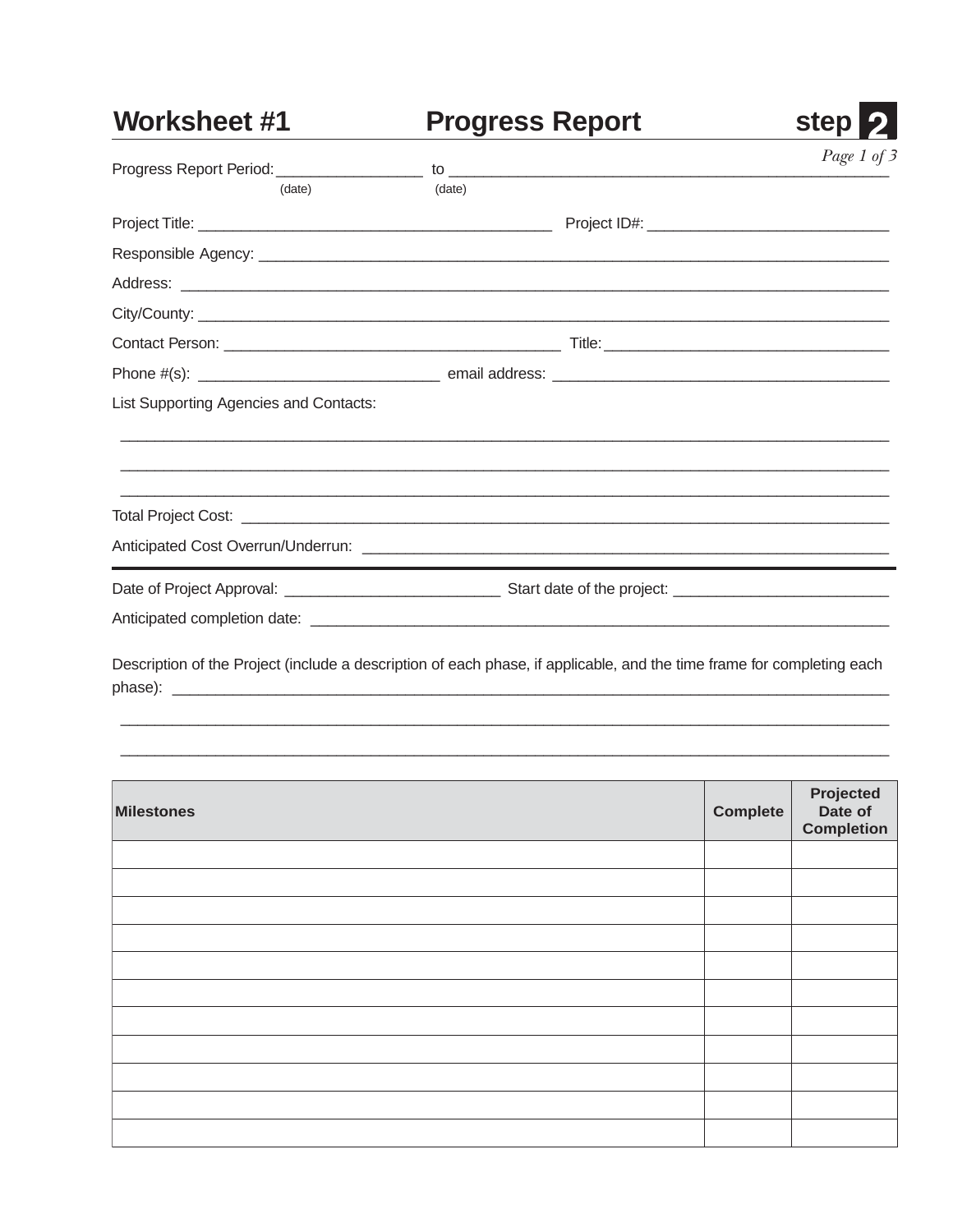**Plan Goal(s)/Objective(s) Addressed:**

Goal: \_\_\_\_\_\_\_\_\_\_\_\_\_\_\_\_\_\_\_\_\_\_\_\_\_\_\_\_\_\_\_\_\_\_\_\_\_\_\_\_\_\_\_\_\_\_\_\_\_\_\_\_\_\_\_\_\_\_\_\_\_\_\_\_\_\_\_\_\_\_\_\_\_\_\_\_\_\_\_\_\_\_\_\_\_

Objective: \_\_\_\_\_\_\_\_\_\_\_\_\_\_\_\_\_\_\_\_\_\_\_\_\_\_\_\_\_\_\_\_\_\_\_\_\_\_\_\_\_\_\_\_\_\_\_\_\_\_\_\_\_\_\_\_\_\_\_\_\_\_\_\_\_\_\_\_\_\_\_\_\_\_\_\_\_\_\_\_\_\_

*Page 2 of 3*

| Indicator of Success (e.g., losses avoided as a result of the acquisition program):<br>ing mitigation actions to reduce their vulnerability to hazards. | In most cases, you will list losses avoided as the indicator. In cases where it is difficult to quantify the benefits in dollar<br>amounts, you will use other indicators, such as the number of people who now know about mitigation or who are tak- |
|---------------------------------------------------------------------------------------------------------------------------------------------------------|-------------------------------------------------------------------------------------------------------------------------------------------------------------------------------------------------------------------------------------------------------|
| canceled projects, see Worksheet #2 - to complete a project evaluation):                                                                                | Status (Please check pertinent information and provide explanations for items with an asterisk. For completed or                                                                                                                                      |
| <b>Project Status</b>                                                                                                                                   | <b>Project Cost Status</b>                                                                                                                                                                                                                            |
| Project on schedule                                                                                                                                     | Cost unchanged                                                                                                                                                                                                                                        |
| Project completed                                                                                                                                       | Cost overrun*                                                                                                                                                                                                                                         |
| Project delayed*                                                                                                                                        |                                                                                                                                                                                                                                                       |
|                                                                                                                                                         | Cost underrun*                                                                                                                                                                                                                                        |
| Project canceled                                                                                                                                        |                                                                                                                                                                                                                                                       |
| Summary of progress on project for this report:                                                                                                         |                                                                                                                                                                                                                                                       |
| A. What was accomplished during this reporting period?                                                                                                  |                                                                                                                                                                                                                                                       |
|                                                                                                                                                         |                                                                                                                                                                                                                                                       |
| B. What obstacles, problems, or delays did you encounter, if any?                                                                                       |                                                                                                                                                                                                                                                       |
| C. How was each problem resolved?                                                                                                                       |                                                                                                                                                                                                                                                       |
|                                                                                                                                                         |                                                                                                                                                                                                                                                       |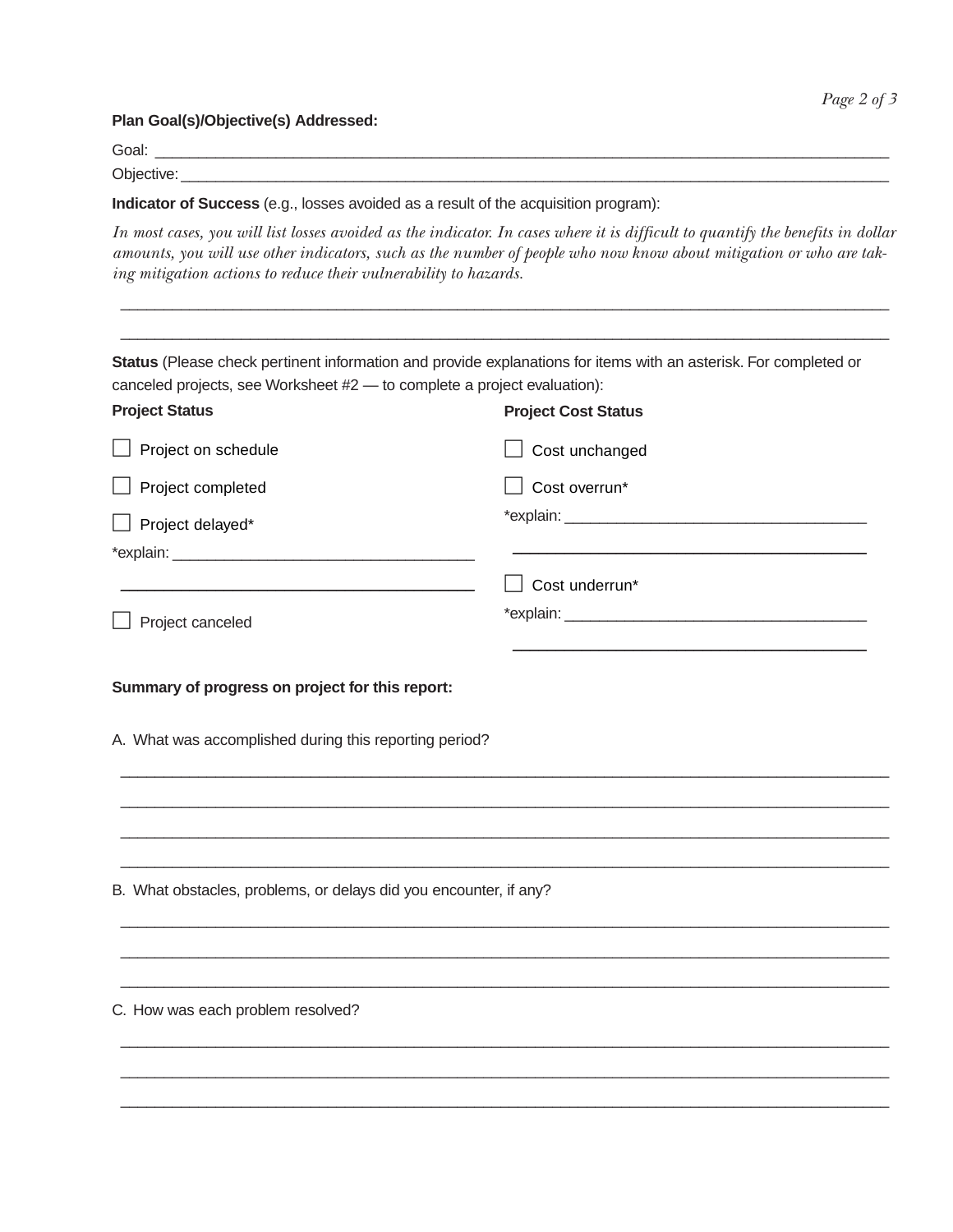Next Steps: What is/are the next step(s) to be accomplished over the next reporting period?

| Other comments: |  |  |
|-----------------|--|--|
|                 |  |  |
|                 |  |  |
|                 |  |  |
|                 |  |  |
|                 |  |  |
|                 |  |  |
|                 |  |  |
|                 |  |  |
|                 |  |  |
|                 |  |  |
|                 |  |  |
|                 |  |  |
|                 |  |  |
|                 |  |  |
|                 |  |  |
|                 |  |  |
|                 |  |  |
|                 |  |  |
|                 |  |  |
|                 |  |  |
|                 |  |  |
|                 |  |  |
|                 |  |  |
|                 |  |  |
|                 |  |  |
|                 |  |  |
|                 |  |  |
|                 |  |  |
|                 |  |  |
|                 |  |  |
|                 |  |  |

Adapted from the North Carolina HMGP Progress Report Form at http://www.dem.dcc.state.nc.us/mitigation/document\_index.htm.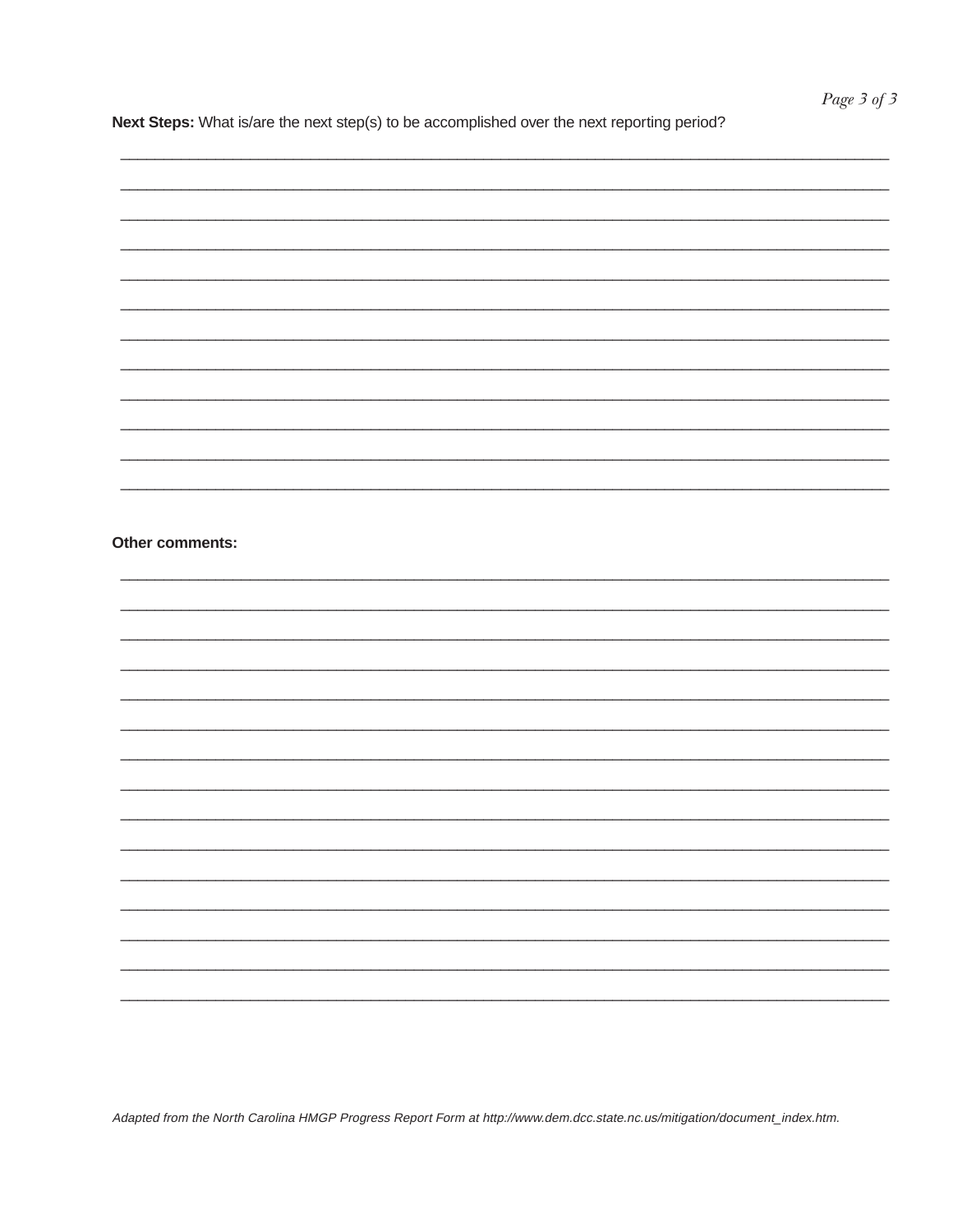## **Worksheet #2** Evaluate Your Planning Team step 3

| When gearing up for the plan evaluation, the planning team should reassess its composition<br>and ask the following questions:                                                                                            | <b>YES</b> | <b>NO</b> |
|---------------------------------------------------------------------------------------------------------------------------------------------------------------------------------------------------------------------------|------------|-----------|
| Have there been local staffing changes that would warrant inviting different members to the planning<br>team?                                                                                                             |            |           |
| <b>Comments/Proposed Action:</b>                                                                                                                                                                                          |            |           |
| Are there organizations that have been invaluable to the planning process or to project<br>implementation that should be represented on the planning team?                                                                |            |           |
| <b>Comments/Proposed Action:</b>                                                                                                                                                                                          |            |           |
| Are there any representatives of essential organizations who have not fully participated in the<br>planning and implementation of actions? If so, can someone else from this organization commit to<br>the planning team? |            |           |
| <b>Comments/Proposed Action:</b>                                                                                                                                                                                          |            |           |
| Are there procedures (e.g., signing of MOAs, commenting on submitted progress reports, distributing<br>meeting minutes, etc.) that can be done more efficiently?                                                          |            |           |
| <b>Comments/Proposed Action:</b>                                                                                                                                                                                          |            |           |
| Are there ways to gain more diverse and widespread cooperation?                                                                                                                                                           |            |           |
| <b>Comments/Proposed Action:</b>                                                                                                                                                                                          |            |           |
| Are there different or additional resources (financial, technical, and human) that are now available for<br>mitigation planning?                                                                                          |            |           |
| <b>Comments/Proposed Action:</b>                                                                                                                                                                                          |            |           |

*If the planning team determines the answer to any of these questions is "yes," some changes may be necessary.*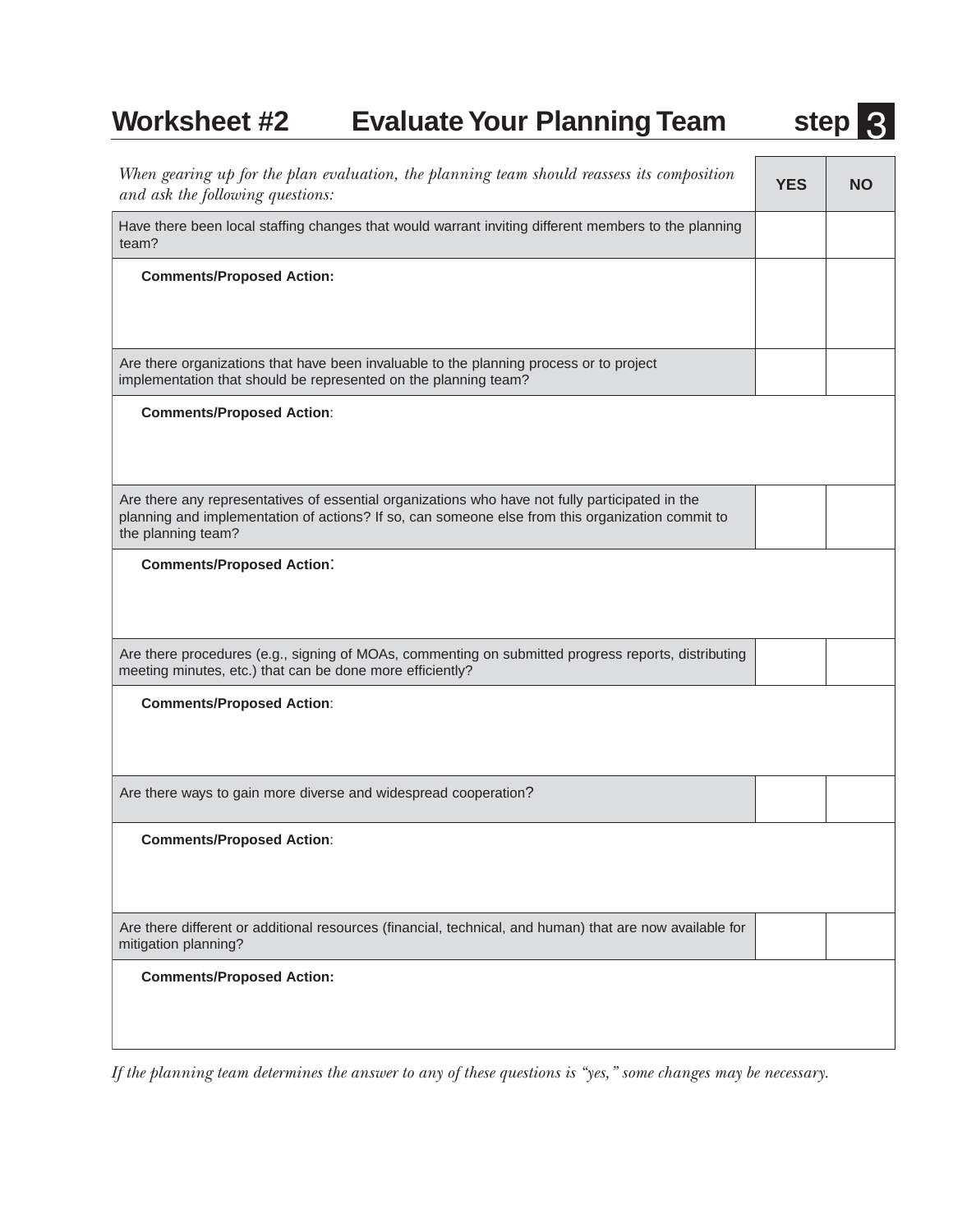## **Worksheet #3 Evaluate Your Project Results 5 Step 30 Step 30 Step 30 Step 30 Step 30 Step 30 Step 30 Step 30 Step 30 Step 30 Step 30 Step 30 Step 30 Step 30 Step 30 Step 30 Step 30 Step 30 Step 30 Step 30 Step 30 Step 30**

|--|

*page 1 of 2*

|                                                                                                                          | Insert location map.                               |
|--------------------------------------------------------------------------------------------------------------------------|----------------------------------------------------|
| Associated Goal and Objective(s): _________________________________                                                      | Include before and after<br>photos if appropriate. |
| Indicator of Success (e.g., losses avoided): _______________________                                                     |                                                    |
| Was the action implemented?<br><b>YES</b><br><b>NO</b><br><b>NO</b><br>IF.                                               | YES NO                                             |
| Why not?                                                                                                                 |                                                    |
| Was there political support for the action?                                                                              |                                                    |
| Were enough funds available?                                                                                             |                                                    |
| Were workloads equitably or realistically distributed?                                                                   |                                                    |
| Was new information discovered about the risks or community that made<br>implementation difficult or no longer sensible? |                                                    |
| Was the estimated time of implementation reasonable?                                                                     |                                                    |
| Were sufficient resources (for example staff and technical assistance) available?                                        |                                                    |
| <b>YES</b><br>IF                                                                                                         |                                                    |
| What were the results of the implemented action? ________________________________                                        |                                                    |
|                                                                                                                          |                                                    |
|                                                                                                                          |                                                    |
|                                                                                                                          |                                                    |

\_\_\_\_\_\_\_\_\_\_\_\_\_\_\_\_\_\_\_\_\_\_\_\_\_\_\_\_\_\_\_\_\_\_\_\_\_\_\_\_\_\_\_\_\_\_\_\_\_\_\_\_\_\_\_\_\_\_\_\_\_\_\_\_\_\_\_\_\_\_\_\_\_\_\_\_\_\_\_\_\_\_\_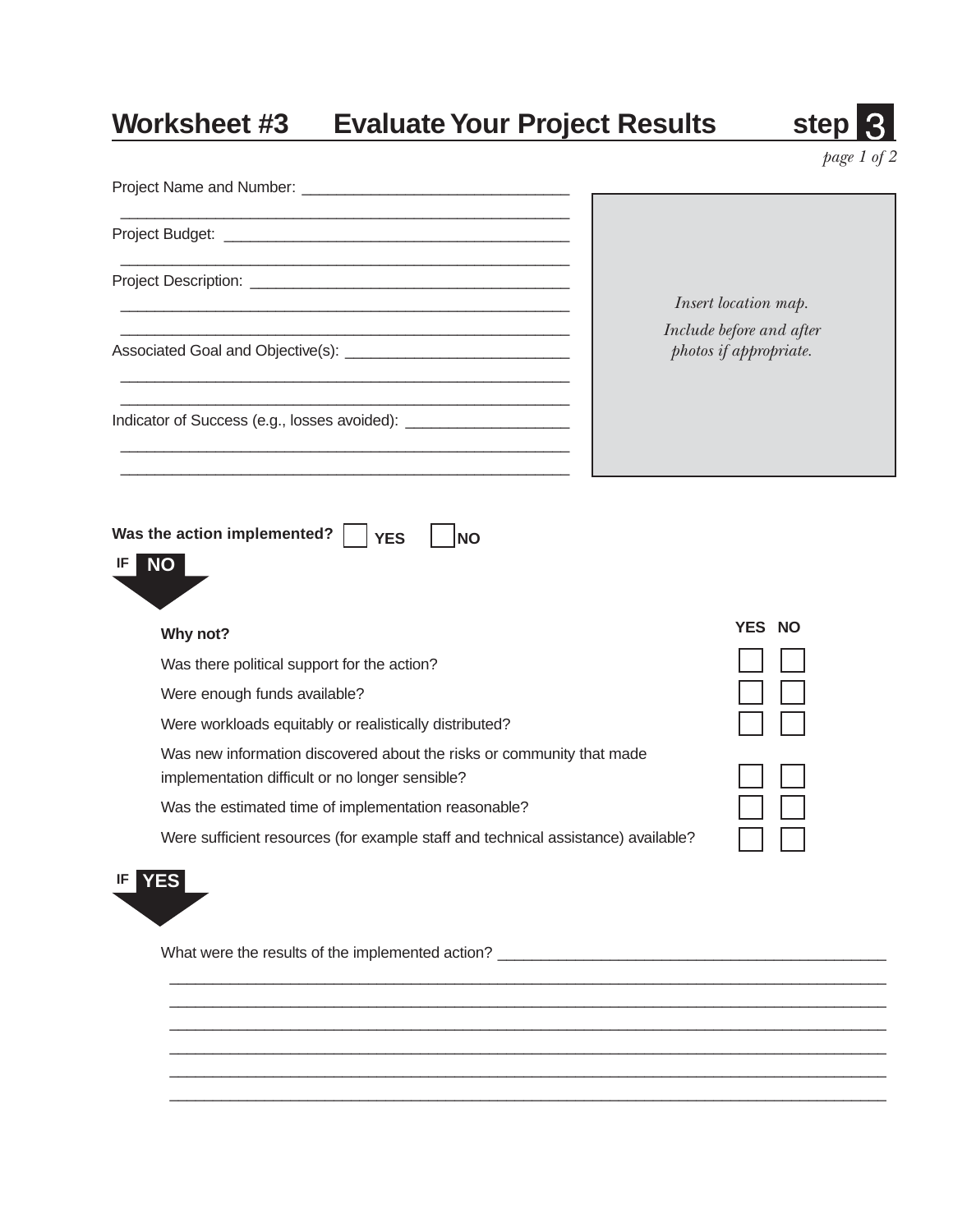| $page\ 2$ of $2$                                                      | <b>YES</b> | <b>NO</b> |  |
|-----------------------------------------------------------------------|------------|-----------|--|
| Were the outcomes as expected? If No, please explain:                 |            |           |  |
|                                                                       |            |           |  |
|                                                                       |            |           |  |
| Did the results achieve the goal and objective(s)? Explain how:       |            |           |  |
|                                                                       |            |           |  |
|                                                                       |            |           |  |
| Was the action cost-effective? Explain how or how not:                |            |           |  |
|                                                                       |            |           |  |
|                                                                       |            |           |  |
| What were the losses avoided after having completed the project?      |            |           |  |
|                                                                       |            |           |  |
|                                                                       |            |           |  |
| If it was a structural project, how did it change the hazard profile? |            |           |  |
|                                                                       |            |           |  |
|                                                                       |            |           |  |
| Additional comments or other outcomes:                                |            |           |  |
|                                                                       |            |           |  |
|                                                                       |            |           |  |
|                                                                       |            |           |  |